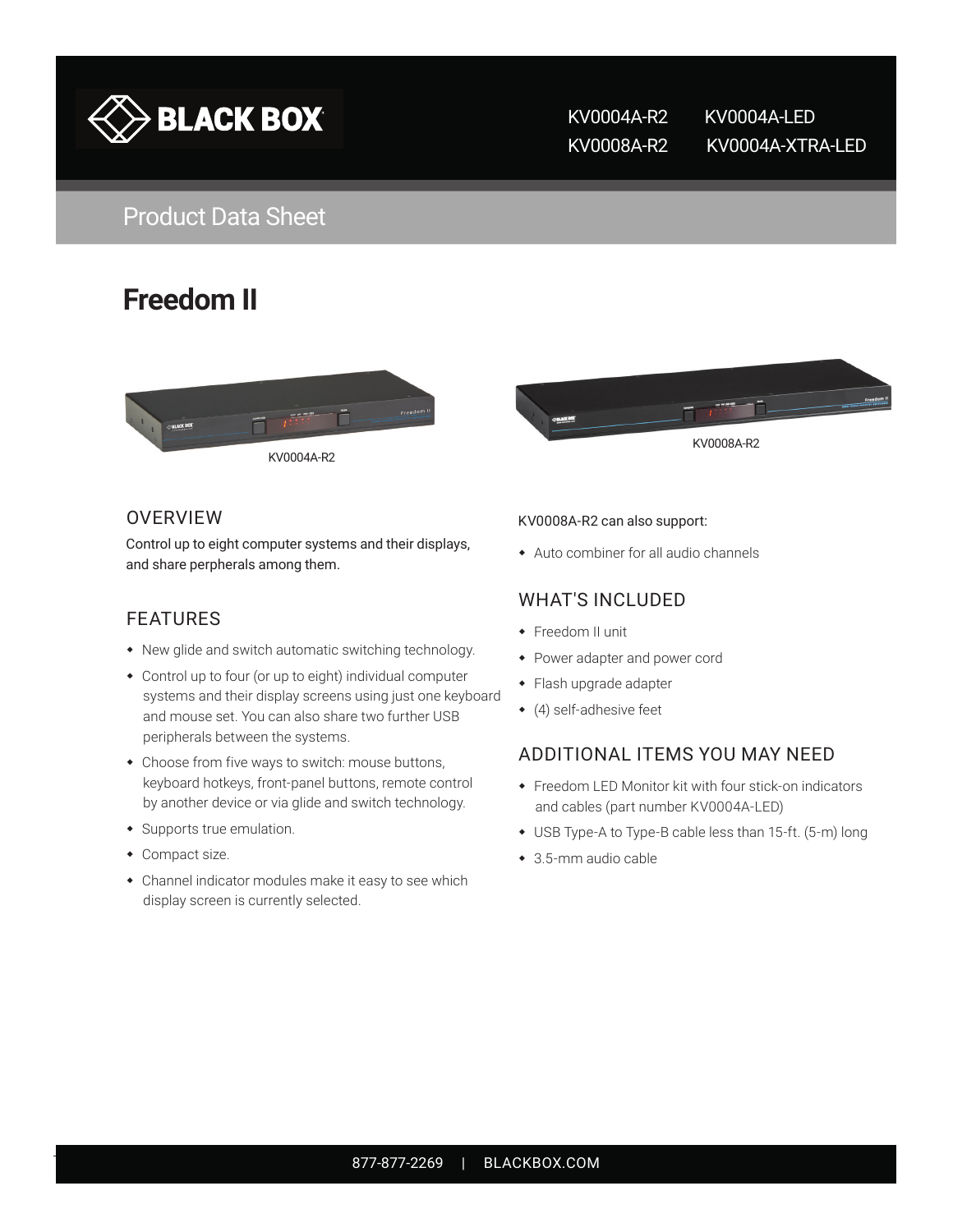# Freedom II Data Sheet

## **SPECIFICATIONS**

| Approvals                | CE, FCC                                                                                                                                                                            |
|--------------------------|------------------------------------------------------------------------------------------------------------------------------------------------------------------------------------|
| Hardware<br>Compatiblity | All computers with USB interfaces                                                                                                                                                  |
| Software<br>Compatiblity | Operates with all known software and operating systems including Windows®, Linux®, Unix®, BSD, all Sun® OS, all Mac®<br>OS, NetWare®, etc.                                         |
| Connectors               | Keyboard/mouse: USB Type A female;<br>Switched USB: USB 2.0 Type A female;<br>Audio: 3.5-mm stereo jack:<br>Other: Modular 10p10c for flash upgrade and channel switching commands |
| Operating<br>Temperature | 32 to 104° F (0 to 40° C)                                                                                                                                                          |
| Power                    | Dual DC connectors (one power adapter included);<br>Input: 100 to 240 VAC, 50 to 60 Hz;<br>Output: 12 VDC, 1.5 A;<br>Consumption: 18 W                                             |
| <b>Dimensions</b>        | KV0004A-R2: 1.22"H x 11.4"W x 5.04"D (3.1 x 29 x 12.8 cm);<br>KV0008A-R2: 1.22"H x 17.05"W x 6.22"D (3.1 x 43.3 x 15.8 cm)                                                         |

#### USER INTERFACE

| <b>BLACK BOX</b><br>Freedom II<br>19 May 2017<br>Version: 1.06 | Zero Touch Switch Manager<br>SWITCH ID<br>00:0F:58:65:43:21<br>SIGNED IN AS :<br>admin                                                                                                                                          | <b>ELACK BOX</b> |
|----------------------------------------------------------------|---------------------------------------------------------------------------------------------------------------------------------------------------------------------------------------------------------------------------------|------------------|
| <b>STATUS</b>                                                  |                                                                                                                                                                                                                                 |                  |
| <b>CONFIGURATION</b>                                           | <b>Channel control</b>                                                                                                                                                                                                          |                  |
| <b>UPGRADE</b>                                                 | K/M channel<br>$1 -$<br>Speaker channel 1V<br>USB1 channel $1\sqrt{ }$<br>USB2 channel<br>$1 -$<br>Switch status<br>Power input 1 : Inactive<br>Power input 2 : Active<br>Temperature : 30 °C<br>MAC address: 00:0F:58:65:43:21 |                  |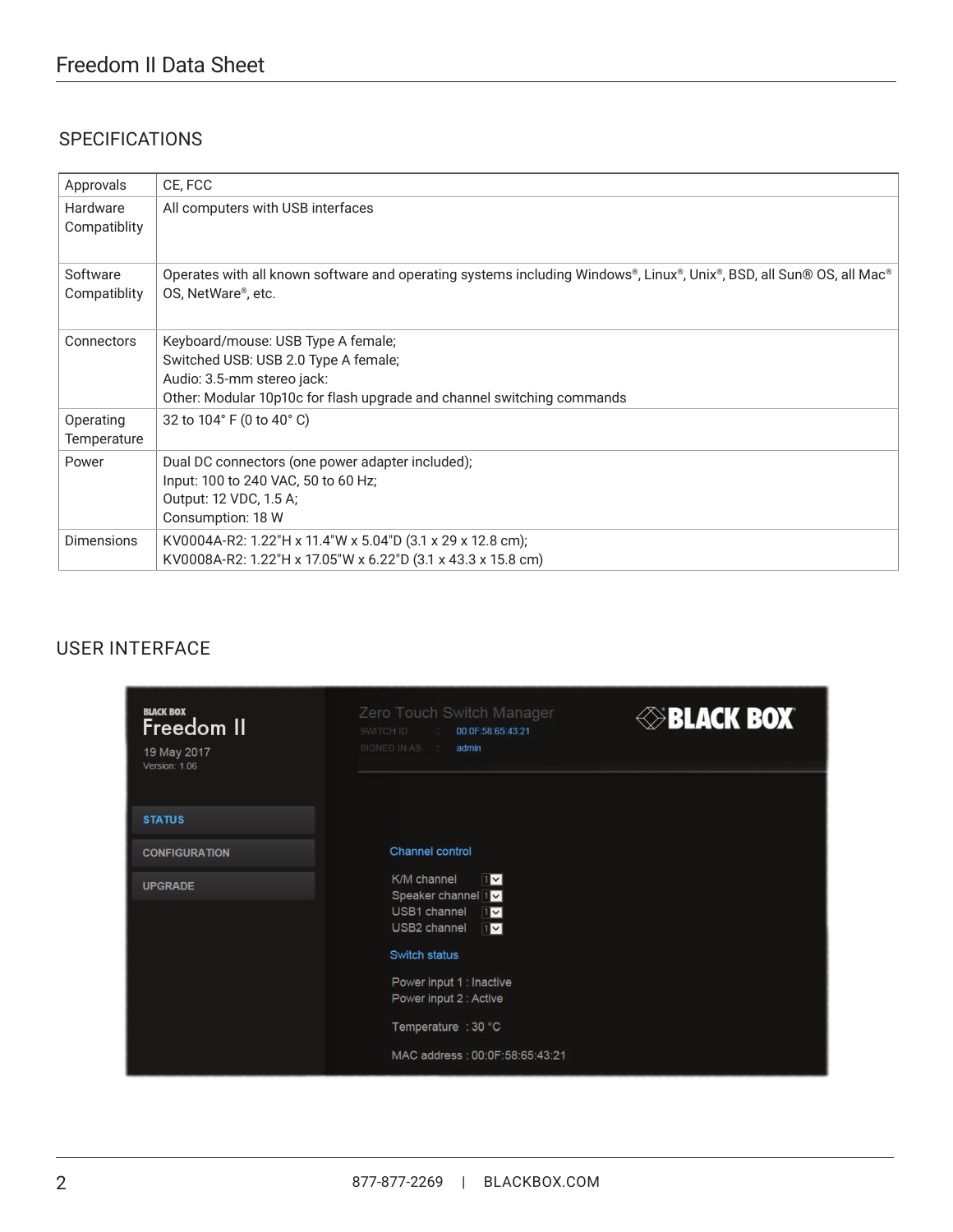## GLIDE AND SWITCH AUTOMATIC SWITCHING TECHNOLOGY ILLUSTRATED

- Automatically switch between channels by monitoring the mouse pointer position.
- The keyboard/mouse, the speakers and two individual USB channels can be collectively or separately switched through to each PC system using a variety of manual and/or automatic switching methods.